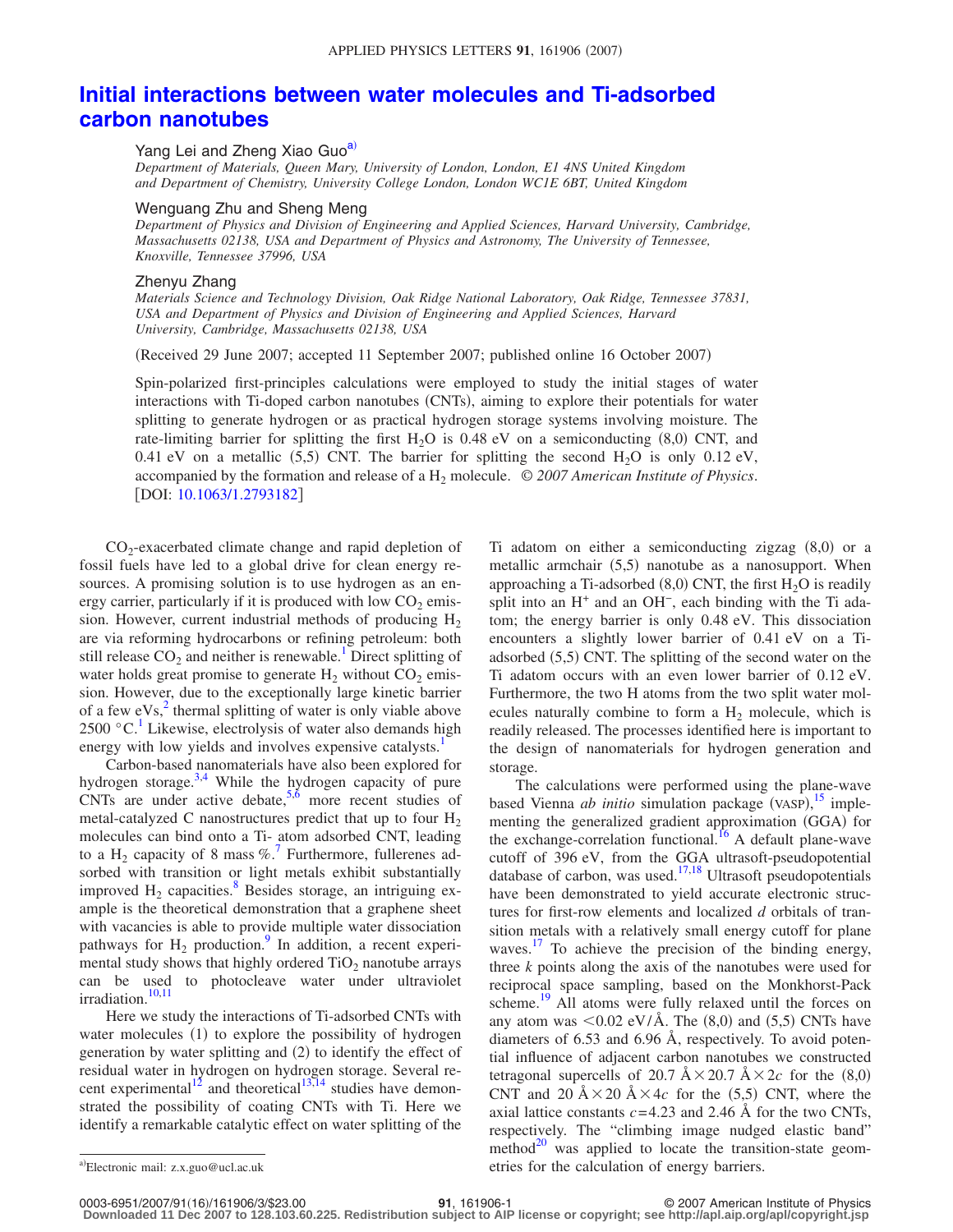<span id="page-1-0"></span>

FIG. 1. (Color online) Optimized atomic structures and energy variations along the splitting pathway of the first  $H_2O$  on a Ti-adsorbed  $(8,0)$  carbon nanotube: (a) the initial, (b) the transition, and (c) the final states. The blue and red curves are from spin-polarized and unpolarized calculations, respectively. In Figs.  $1-3$  $1-3$ , the blue, red, and gray balls denote the Ti, O, and H atoms, respectively.

When a single  $H_2O$  approaches the Ti adatom on the (8,0) CNT, the most stable binding structure before dissociation shows that the O atom is adsorbed on top of the Ti with an O–Ti distance of 2.[1](#page-1-0)5 Å a [Fig.  $1(a)$ ]. The four atoms (Ti, O, H, and H) are nearly in the same plane through the center diagonal of a hexagon of the CNT. The binding energies from spin-polarized and unpolarized calculations are 1.04 and 0.72 eV, respectively, with a net magnetic moment of  $2.52\mu_B$  for the former. In the final state [Fig. [1](#page-1-0)(c)], the  $H<sub>2</sub>O$  has split into a H<sup>+</sup> and an OH<sup>-</sup>, bound to the Ti adatom with an H–Ti bond of 1.73 Å and an O–Ti bond of 1.80 Å. The total energy of the system is the same from either spinpolarized or unpolarized calculation, lowered by 1.75 eV from the spin-polarized initial state.

The reaction barriers from spin-polarized (blue) and spin-unpolarized (red) calculations [Fig. [1](#page-1-0)] are 0.48 eV and m 0.20 eV, respectively, which are significantly lower than that for water splitting in free space  $(\sim 5 \text{ eV})$  or in liquid water  $({\sim}1$  eV).<sup>[2](#page-2-1)[,9](#page-2-8)</sup> We note that the atomic geometry of the combined  $(CNT + Ti + H<sub>2</sub>O)$  system is essentially identical from both types of calculations, but the spin-polarized calculations always yield lower or equal total energies. In the transition state [Fig.  $1(b)$  $1(b)$ ], one H atom detaches from the O atom to reach a H–O distance of 1.19 Å, while the other H atom maintain its boning with the O atom.

To illustrate the binding between the  $H_2O$  and the Tiadsorbed CNT, we plot the electron density difference in Figs.  $2(a)-2(c)$  $2(a)-2(c)$  and the local density of states (LDOS) of  $H_2O$  $H_2O$  $H_2O$  and Ti in Figs. 2(d)[–2](#page-1-1)(f) for the initial, transition, and final states, respectively. The electron density difference is derived by subtracting the electron density of  $H_2O$  and that of the Ti-adsorbed (8,0) CNT from the total electron density of the combined system. In the transition state, significant electron transfer from the *d* orbitals of Ti to the *p* orbitals of O has taken place [Fig.  $2(b)$  $2(b)$ ]. The corresponding LDOS in Fig.  $2(e)$  $2(e)$  shows that the majority-spin  $d$  states of Ti near the Fermi level are largely depleted with respect to the initial state [Fig.  $2(d)$  $2(d)$ ], which is consistent with the electron transfer in Fig.  $2(a)$  $2(a)$ . In the final state, the main peaks below the Fermi level in the LDOS of  $H<sub>2</sub>O$  characterize the bonding of H (at  $-2$  eV) and OH (at  $-4$  and  $-8$  eV) with the Ti adatom

<span id="page-1-1"></span>

FIG. 2. (Color online) Electron density difference for (a) the initial, (b) the transition, and (c) the final states of the first water splitting on the Tiadsorbed (8,0) CNT. The contour is drawn on a plane determined by Ti, O, and the H dissociated from the water molecule. The light gray dashed line outlines the position of the CNT. (d)–(f) are site-projected LDOS on  $H_2O$ and Ti for the initial, transition, and final states, respectively. The Fermi energy is denoted by the dashed (green) line.

[Fig.  $2(f)$  $2(f)$ ].<sup>2</sup> Such information is instructive when spectroscopic techniques are applied to verify the splitting mechanism.

For the metallic nat (5,5) CNT, the adsorption energy of a Ti atom on the (5,5) CNT from spin-polarized calculation is 2.45 eV, comparable to that of 2.19 eV on the  $(8,0)$  CNT. The binding energy of an  $H_2O$  on the Ti-adsorbed (5,5) CNT is 1.17 and 3.19 eV for molecular and dissociative adsorptions, respectively. The energy barrier for the splitting process from spin-polarized calculation is 0.41 eV, lower than that of  $0.48$  eV on the Ti-adsorbed  $(8,0)$  CNT, as a result of a smaller charge transfer, by  $\sim 0.1e$ , from the Ti adatom to the metallic  $(5,5)$  CNT than to the semiconducting  $(8,0)$ CNT.

For an  $H_2O$  on a Ti atom in free space, the  $H_2O$  is split into an H<sup>+</sup> and an OH−—both bind strongly to the Ti atom, with an energy barrier (from spin-polarized calculation) of  $0.31$  eV, lower than those on the  $(8,0)$  and  $(5,5)$  CNTs. However, it is impractical for a freestanding Ti atom to serve as an effective center for water splitting. Several experimental studies<sup>[21](#page-2-20)</sup> show that water is dissociatively adsorbed on Ti surfaces at room temperature, forming hydroxyl and oxide moieties. All the evidence indicates that CNTs are effective nanosupporters to preserve the strong catalytic property of Ti for water-splitting. Increasing Ti coverage should further reduce the energy barrier for such reactions, e.g., to 0.03 eV on a two Ti atom coadsorbed SWCNT from our calculations.

When a second  $H<sub>2</sub>O$  is introduced to the Ti-adsorbed  $(8,0)$  CNT already hosting the first H<sub>2</sub>O [Fig. [1](#page-1-0)(c)], both spin-polarized and unpolarized calculations yield the same nonmagnetic results for all the structures considered. Surprisingly, the energy barrier against the splitting of the sec-**Downloaded 11 Dec 2007 to 128.103.60.225. Redistribution subject to AIP license or copyright; see http://apl.aip.org/apl/copyright.jsp**